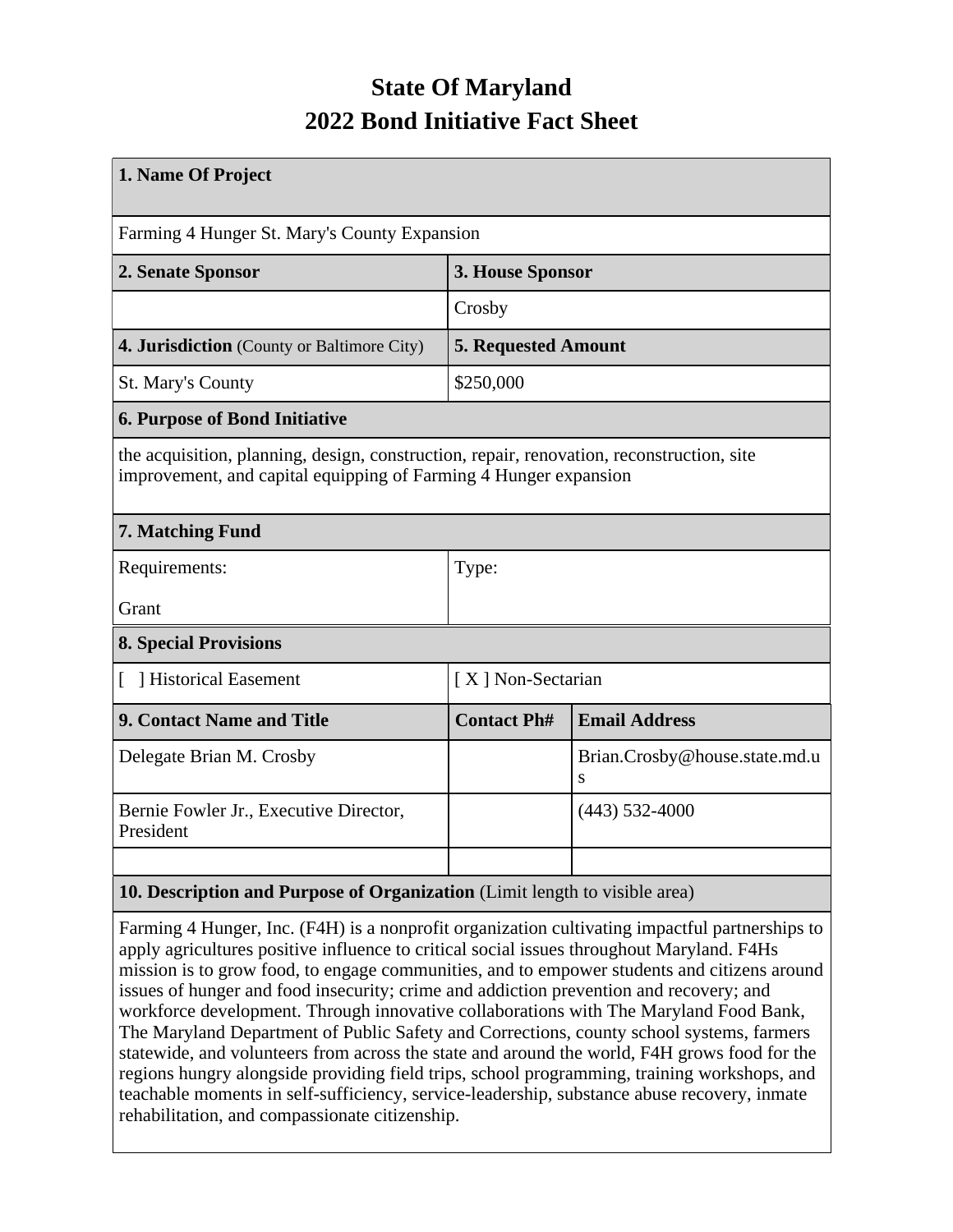### **11. Description and Purpose of Project** (Limit length to visible area)

F4H seeks to establish a second center of operations in St. Marys county located at Historic St. Marys City. Acquiring a long-term lease for acreage and multiple existing buildings will expand and diversify our products and services for more Maryland residents; build capacity for community organizations; and enable strategic and legacy planning with our partner network. The project scope includes repairing and renovating several historic, multi-purpose outbuildings for storage of tools, supplies, and equipment and the design and creation of infrastructure to support production and programming such as improving site conditions through the addition of new wells, plumbing, electric utilities, and other infrastructure. All project features require investigative site analysis and archaeological surveys to protect archeological resources in Historic St. Marys City.

*Round all amounts to the nearest \$1,000. The totals in Items 12 (Estimated Capital Costs) and 13 (Proposed Funding Sources) must match. The proposed funding sources must not include the value of real property unless an equivalent value is shown under Estimated Capital Costs.*

| <b>12. Estimated Capital Costs</b>                                     |           |  |  |  |  |
|------------------------------------------------------------------------|-----------|--|--|--|--|
| <b>Acquisition</b>                                                     |           |  |  |  |  |
| <b>Design</b>                                                          | \$50,000  |  |  |  |  |
| <b>Construction</b>                                                    | \$150,000 |  |  |  |  |
| Equipment                                                              | \$50,000  |  |  |  |  |
| <b>Total</b>                                                           | \$250,000 |  |  |  |  |
| 13. Proposed Funding Sources - (List all funding sources and amounts.) |           |  |  |  |  |
| <b>Bond Bill</b>                                                       | \$250,000 |  |  |  |  |
|                                                                        |           |  |  |  |  |
|                                                                        |           |  |  |  |  |
|                                                                        |           |  |  |  |  |
|                                                                        |           |  |  |  |  |
|                                                                        |           |  |  |  |  |
|                                                                        |           |  |  |  |  |
|                                                                        |           |  |  |  |  |
|                                                                        |           |  |  |  |  |
|                                                                        |           |  |  |  |  |
|                                                                        |           |  |  |  |  |
| <b>Total</b>                                                           | \$250,000 |  |  |  |  |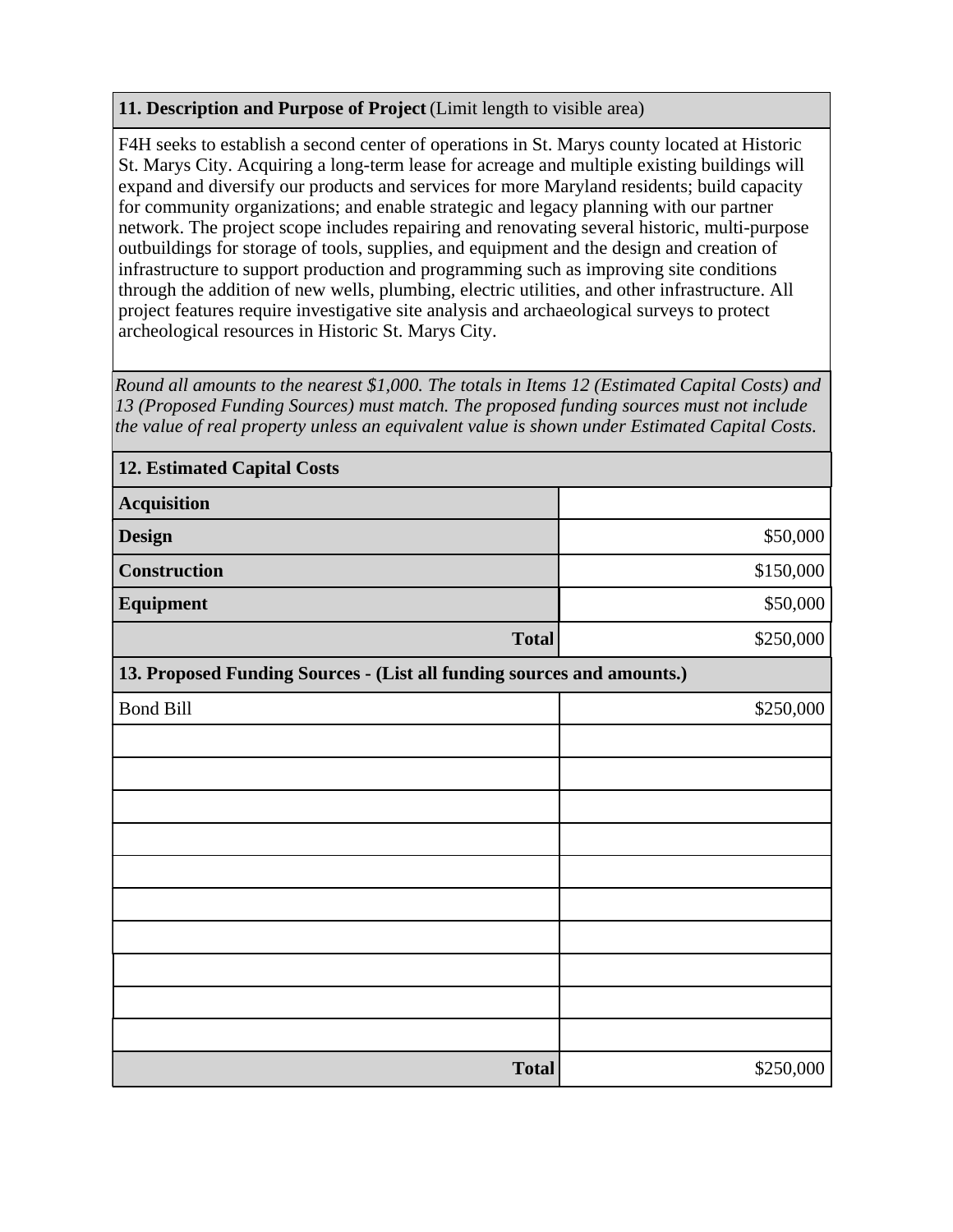| 14. Project Schedule (Enter a date or one of the following in each box. N/A, TBD or Complete) |  |                    |                    |                                                                                  |                                              |                                                  |                                       |                                                                                              |          |  |
|-----------------------------------------------------------------------------------------------|--|--------------------|--------------------|----------------------------------------------------------------------------------|----------------------------------------------|--------------------------------------------------|---------------------------------------|----------------------------------------------------------------------------------------------|----------|--|
| <b>Begin Design</b>                                                                           |  |                    |                    | <b>Complete Design</b><br><b>Begin Construction</b>                              |                                              |                                                  | <b>Complete Construction</b>          |                                                                                              |          |  |
| 8/1/2022                                                                                      |  | 10/1/2022          |                    |                                                                                  |                                              | 10/1/2023                                        |                                       |                                                                                              | 2/1/2024 |  |
| <b>15. Total Private Funds</b><br>and Pledges Raised                                          |  |                    |                    | 16. Current Number of<br><b>People Served Annually at</b><br><b>Project Site</b> |                                              |                                                  |                                       | 17. Number of People to be<br><b>Served Annually After the</b><br><b>Project is Complete</b> |          |  |
|                                                                                               |  |                    |                    | 6,500                                                                            |                                              | 10,000                                           |                                       |                                                                                              |          |  |
| 18. Other State Capital Grants to Recipients in the Past 15 Years                             |  |                    |                    |                                                                                  |                                              |                                                  |                                       |                                                                                              |          |  |
| <b>Legislative Session</b>                                                                    |  |                    |                    | <b>Amount</b>                                                                    |                                              | <b>Purpose</b>                                   |                                       |                                                                                              |          |  |
| 2017                                                                                          |  |                    |                    | \$75,000                                                                         |                                              | Farming 4 Hunger Community Agricultural Facility |                                       |                                                                                              |          |  |
| 2018                                                                                          |  |                    |                    | \$100,000                                                                        |                                              | Farming 4 Hunger Community Agricultural Facility |                                       |                                                                                              |          |  |
|                                                                                               |  |                    |                    |                                                                                  |                                              |                                                  |                                       |                                                                                              |          |  |
|                                                                                               |  |                    |                    |                                                                                  |                                              |                                                  |                                       |                                                                                              |          |  |
| 19. Legal Name and Address of Grantee                                                         |  |                    |                    |                                                                                  |                                              |                                                  | <b>Project Address (If Different)</b> |                                                                                              |          |  |
| Farming 4 Hunger, Inc<br>P.O. Box 2348<br>Prince Frederick, MD 20678                          |  |                    |                    | 16599 Point Lookout Rd<br>St. Marys City, MD 20686                               |                                              |                                                  |                                       |                                                                                              |          |  |
| 20. Legislative District in<br>29B - St. Mary's County<br><b>Which Project is Located</b>     |  |                    |                    |                                                                                  |                                              |                                                  |                                       |                                                                                              |          |  |
| 21. Legal Status of Grantee (Please Check One)                                                |  |                    |                    |                                                                                  |                                              |                                                  |                                       |                                                                                              |          |  |
| <b>Local Govt.</b>                                                                            |  |                    | <b>For Profit</b>  |                                                                                  | <b>Non Profit</b>                            |                                                  |                                       | Federal                                                                                      |          |  |
| $\begin{bmatrix} 1 \end{bmatrix}$                                                             |  |                    | $\lceil \; \rceil$ |                                                                                  |                                              | [X]<br>$\lceil \; \rceil$                        |                                       |                                                                                              |          |  |
| 22. Grantee Legal Representative                                                              |  |                    |                    | 23. If Match Includes Real Property:                                             |                                              |                                                  |                                       |                                                                                              |          |  |
| Name:                                                                                         |  | Bernie Fowler, Jr. |                    |                                                                                  | <b>Has An Appraisal</b><br><b>Been Done?</b> |                                                  | Yes/No                                |                                                                                              |          |  |
| <b>Phone:</b>                                                                                 |  | $(443)$ 532-4000   |                    |                                                                                  |                                              |                                                  |                                       |                                                                                              |          |  |
| <b>Address:</b>                                                                               |  |                    |                    | If Yes, List Appraisal Dates and Value                                           |                                              |                                                  |                                       |                                                                                              |          |  |
| Farming 4 Hunger, Inc.<br>P.O. Box 2348                                                       |  |                    |                    |                                                                                  |                                              |                                                  |                                       |                                                                                              |          |  |
| Prince Frederick, MD 20678                                                                    |  |                    |                    |                                                                                  |                                              |                                                  |                                       |                                                                                              |          |  |
|                                                                                               |  |                    |                    |                                                                                  |                                              |                                                  |                                       |                                                                                              |          |  |
|                                                                                               |  |                    |                    |                                                                                  |                                              |                                                  |                                       |                                                                                              |          |  |
|                                                                                               |  |                    |                    |                                                                                  |                                              |                                                  |                                       |                                                                                              |          |  |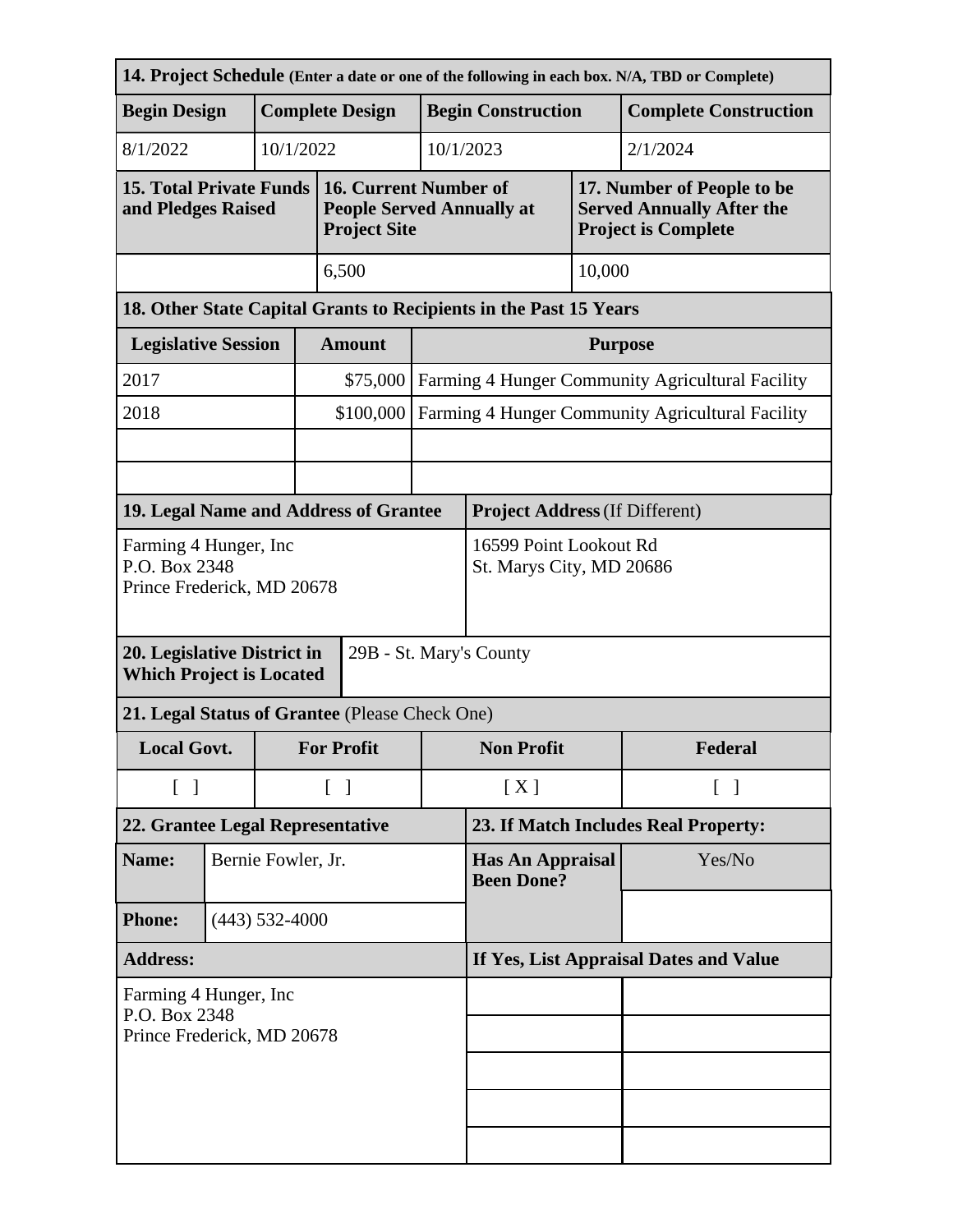| 24. Impact of Project on Staffing and Operating Cost at Project Site       |                                                                                      |                           |                                                                                 |                                             |           |  |  |  |
|----------------------------------------------------------------------------|--------------------------------------------------------------------------------------|---------------------------|---------------------------------------------------------------------------------|---------------------------------------------|-----------|--|--|--|
| Current # of<br><b>Employees</b>                                           | Projected # of<br><b>Employees</b>                                                   |                           | <b>Current Operating</b><br><b>Budget</b>                                       | <b>Projected Operating</b><br><b>Budget</b> |           |  |  |  |
| $\overline{4}$                                                             | 6                                                                                    |                           | 312750.00                                                                       |                                             | 345000.00 |  |  |  |
|                                                                            | 25. Ownership of Property (Info Requested by Treasurer's Office for bond purposes)   |                           |                                                                                 |                                             |           |  |  |  |
|                                                                            | A. Will the grantee own or lease (pick one) the property to be improved?<br>Lease    |                           |                                                                                 |                                             |           |  |  |  |
| B. If owned, does the grantee plan to sell within 15 years?                |                                                                                      |                           |                                                                                 |                                             |           |  |  |  |
| C. Does the grantee intend to lease any portion of the property to others? |                                                                                      |                           |                                                                                 |                                             |           |  |  |  |
|                                                                            | D. If property is owned by grantee any space is to be leased, provide the following: |                           |                                                                                 |                                             |           |  |  |  |
|                                                                            | <b>Lessee</b>                                                                        | <b>Terms</b> of<br>Lease  | Cost<br><b>Square</b><br><b>Covered</b><br>Footage<br><b>Leased</b><br>by Lease |                                             |           |  |  |  |
|                                                                            |                                                                                      |                           |                                                                                 |                                             |           |  |  |  |
|                                                                            |                                                                                      |                           |                                                                                 |                                             |           |  |  |  |
|                                                                            |                                                                                      |                           |                                                                                 |                                             |           |  |  |  |
|                                                                            |                                                                                      |                           |                                                                                 |                                             |           |  |  |  |
|                                                                            |                                                                                      |                           |                                                                                 |                                             |           |  |  |  |
|                                                                            |                                                                                      |                           |                                                                                 |                                             |           |  |  |  |
|                                                                            | E. If property is leased by grantee - Provide the following:                         |                           |                                                                                 |                                             |           |  |  |  |
|                                                                            | <b>Name of Leaser</b>                                                                | <b>Length of</b><br>Lease | <b>Options to Renew</b>                                                         |                                             |           |  |  |  |
|                                                                            | Historic St. Mary's City Commission                                                  | 15                        | 5                                                                               |                                             |           |  |  |  |
|                                                                            |                                                                                      |                           |                                                                                 |                                             |           |  |  |  |
|                                                                            |                                                                                      |                           |                                                                                 |                                             |           |  |  |  |
|                                                                            |                                                                                      |                           |                                                                                 |                                             |           |  |  |  |
|                                                                            |                                                                                      |                           |                                                                                 |                                             |           |  |  |  |
|                                                                            |                                                                                      |                           |                                                                                 |                                             |           |  |  |  |
| <b>26. Building Square Footage:</b>                                        |                                                                                      |                           |                                                                                 |                                             |           |  |  |  |
| <b>Current Space GSF</b>                                                   |                                                                                      |                           |                                                                                 | 3225                                        |           |  |  |  |
| <b>Space to be Renovated GSF</b>                                           |                                                                                      | 3225                      |                                                                                 |                                             |           |  |  |  |
| <b>New GSF</b>                                                             |                                                                                      |                           | 3000                                                                            |                                             |           |  |  |  |